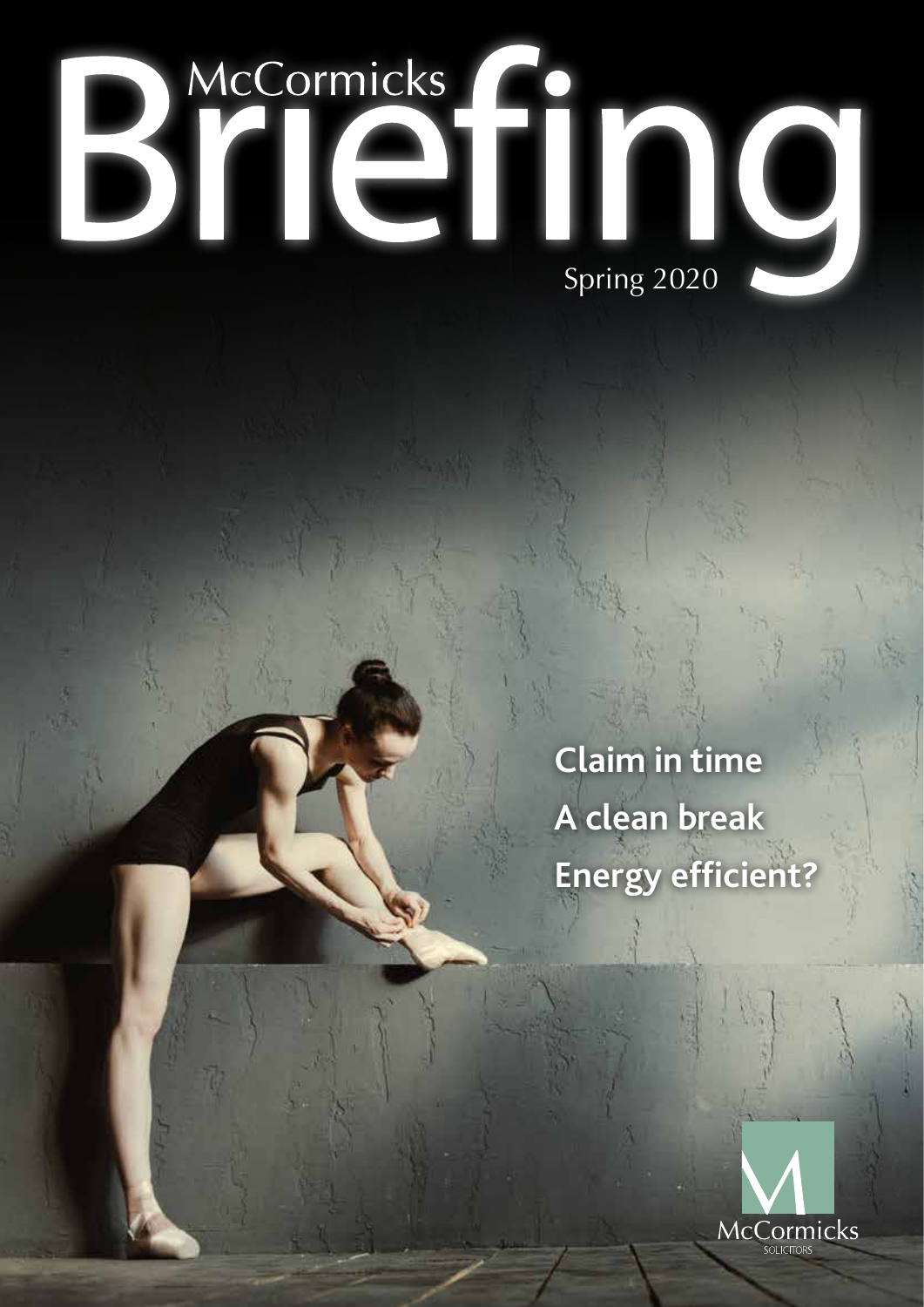**How long can you leave it before you make a claim? Solicitor Will Bates looks at the different limitation periods and the pitfalls of leaving it too late.**

## Don't leave it too late

You may already be aware (and you certainly will be if you are a John Grisham fan) that the law requires legal claims to be brought within a certain period of time.

The period a claimant has to issue a claim is known as the "limitation period". If you, as the potential claimant, do not issue the claim before this period ends, the defendant will have a complete defence to

the claim. Limitation periods were introduced on public policy grounds, on the basis that nobody should have the threat of legal proceedings hanging over them indefinitely; claimants should also be encouraged to bring claims as soon as possible, particularly as evidence will often become less reliable and more difficult to obtain as time passes.

#### **Will Bates is part of our Commercial Litigation team.**

Will has experience assisting with Commercial Litigation matters involving: contractual disputes, construction disputes, debt recovery, professional negligence, contentious probate, harassment, defamation, insolvency (individual and corporate) and IP disputes. In the last



year Will has had a number of matters involving passing off claims. He is also regularly involved in a wide variety of football disputes, often acting both for and against County FAs.

Will's advice always includes consideration of whether alternative dispute resolution is suitable and he has experience of assisting clients through mediation.

Will assists the Head of Commercial Litigation, Philip Edmondson, in acting for a broad range of clients, including: insurers, national and international corporates, entrepreneurs, large family estates, insolvency practitioners (and those facing claims by them), charities, the Premier League, Leeds United FC, Harrogate Town FC, the Ryman League and a number of other sporting bodies and clubs.

He also acts for the Solicitors Indemnity Fund, advising them on recovery cases involving solicitors' negligence claims and run-off matters.



Limitation periods are a complex and highly technical area of law. The limitation period in any case will depend on the circumstances in the case and on what cause of action the claim is based. Different causes of action have different limitation periods, prescribed by legislation. Many common causes of action have a six-year limitation period. However, some limitation periods are much shorter and, for example, a claim for defamation must be issued within one year of the date on which the cause of action arose.

Despite the above, there are provisions to protect potential claimants who were not aware that they had a potential claim until a later date. For example, a potential claimant has six years to bring a claim for professional negligence from the date on which

the cause of action accrued. However, if they only acquired the knowledge required for bringing the action at a later date, they will have three years from the date on which they acquired that knowledge to issue a claim (subject as well to a 15 year long-stop).

A key warning is that as a potential claimant you may acquire the knowledge required for bringing an action much sooner than you expect. The required knowledge to commence time running for reckoning the limitation period can include "constructive knowledge" (i.e. the knowledge which you might reasonably have been expected to acquire from facts observable or ascertainable by you and also from facts ascertainable by you with the help of appropriate expert advice). If you become aware of facts or circumstances which may give rise to a

potential claim but fail to investigate it further, any claim you may have had could become time barred. Therefore, it pays to seek independent legal advice as soon as possible.

A potential claimant cannot, for example, discover an issue which arose during their purchase of a property and simply wait until they wish to sell the property to deal with the issue. Limitation periods commence as soon as the cause of action accrues; the total loss which is suffered later does not always need to be ascertained to commence time running.

The overriding point is that if you are aware of factual circumstances that may give you a potential claim, it is important to act as soon as possible. Independent legal advice should be sought as to when the cause of action arose, the limitation period applicable to the potential claim and the likely date by which the potential claim must be issued. It should not be left to the last minute to issue court proceedings as that can place you at a disadvantage. In the worst-case scenario, valid claims can no longer be brought simply because the potential claimant delayed seeking legal advice.

We are always happy to help if you believe there are circumstances which may give you a potential claim.

### **CONTENTS P3 Football club sale**

**P4 A clean break?**

**P5 Energy efficient? P6 Spring into action** **P7 Winners again! P8 Reaping rewards**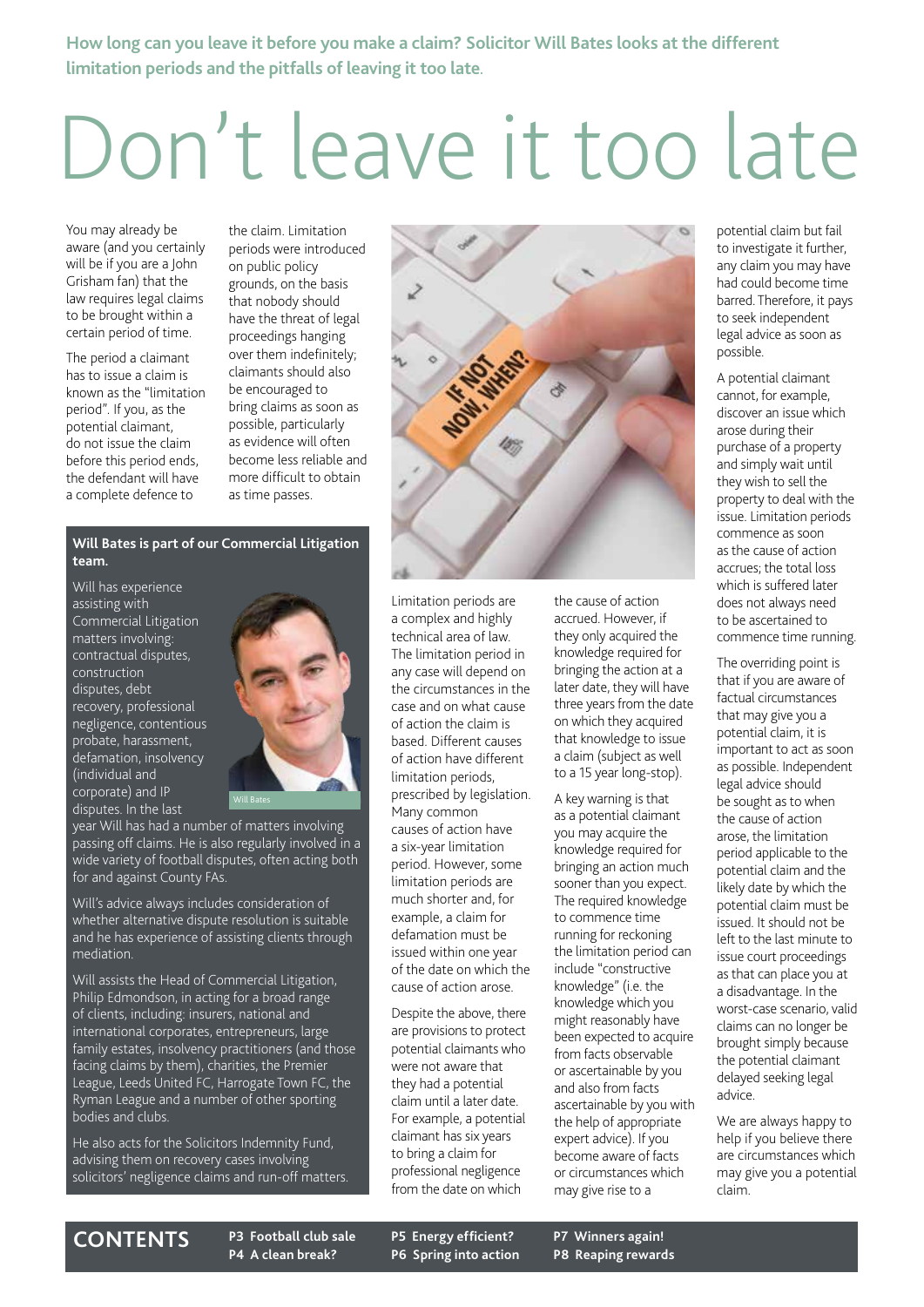# Marching On Together

I wrote this article only a few days ago and already we are overshadowed by the threat from the Coronavirus. Our thoughts are with everyone who may suffer from the consequences of the outbreak. Health comes before everything and puts everyday life into a true perspective.

Please be assured that, no matter what the circumstances, McCormicks will continue to provide the necessary service to our clients, whatever the challenges.

*Now to the article!* 

At the beginning of the year, I was asked by a legal magazine about my hopes and aspirations for 2020.

As someone heavily involved in English football, the answer was relatively simple: I would really like 2020 to be the year that our long-standing friends and clients, Leeds United, finally return to the Premier League after 16 years.

As the season continues to unfold, nothing is certain except that, as well as being great for football, this would be a major boost for the whole region.

Even nearer to home,

we wish another of our clients, Harrogate Town FC every success in their quest for promotion from the National League to the English Football League (EFL).

The ramifications of Brexit will continue to occupy the legal community and the McCormicks team is already seeing this in football, where the free movement of players from outside of the UK to come and play here is a key topic of discussion.

The transition to life outside the EU will undoubtedly throw up many other legal quandaries for our profession, both

for businesses and individuals. We are all working hard to keep abreast of the latest developments as they emerge and we will be pleased to work with our clients as they negotiate this new landscape.

Whilst some uncertainty exists regarding any future public events, in the traditional British spirit of optimism, we shall continue to look forward to some great events later in the year. They include the Great Yorkshire Show and the Theakstons Old Peculier Crime Writing Festival, both of which we support and for which we handle the legal work. Then, November brings

on the 28th Yorkshire Young Achievers Awards and we are already gearing up for another great event.

It is certainly looking set to be another year of "unknowns" and their related challenges but, as always, we will be with you all the way!

### **Peter McCormick OBE**



**A team of our lawyers has completed a successful sale of the majority shareholding of League One football club, Wycombe Wanderers.**

## Praise after sale of football club

The successful sale was the culmination of six months' work by the firm on behalf of the club, Wycombe Wanderers Supporters Group Limited and Frank Adams Legacy Limited, a subsidiary of the Trust, which owns the football stadium.

The transaction was completed by James Towler and Emily Steed of our Corporate and Commercial department and Heather Roberts, head of Commercial Property.

James, who heads the Commercial team, said: "The transaction involved the investor Feliciana EFL Limited, a company owned by

Rob Couhig and his family, taking a 75 per cent stake in the Club at completion, which enabled our clients to repay all debt in their companies. Feliciana have also committed to provide financial facilities to the Club to support its future activities.



"The deal means that our clients are in good shape for the future. If they continue their run of success in League One, they have a good chance of promotion to the Championship at the end of this season."

Trevor Stroud, who, as Chairman of both the



Partner Heather Roberts Solicitor Emily Steed

Football Club and the Supporters Trust, led the negotiations with Feliciana, said: "We are deeply indebted to James Towler, Emily Steed and Heather Roberts at McCormicks, Solicitors, who advised us throughout what proved to be a complex



transaction. Their deep knowledge of the legal intricacies of the football world was of enormous help to us during the extended negotiations, and they were a pleasure to deal with. Their advice was always clear, pragmatic and constructive, and enabled us all to focus without distraction on the key issues which needed to be resolved. We really appreciate the way they handled the transaction for us."

The practice acts on behalf of a number of clubs, including Leeds United, and is currently working on a number of other football-related instructions.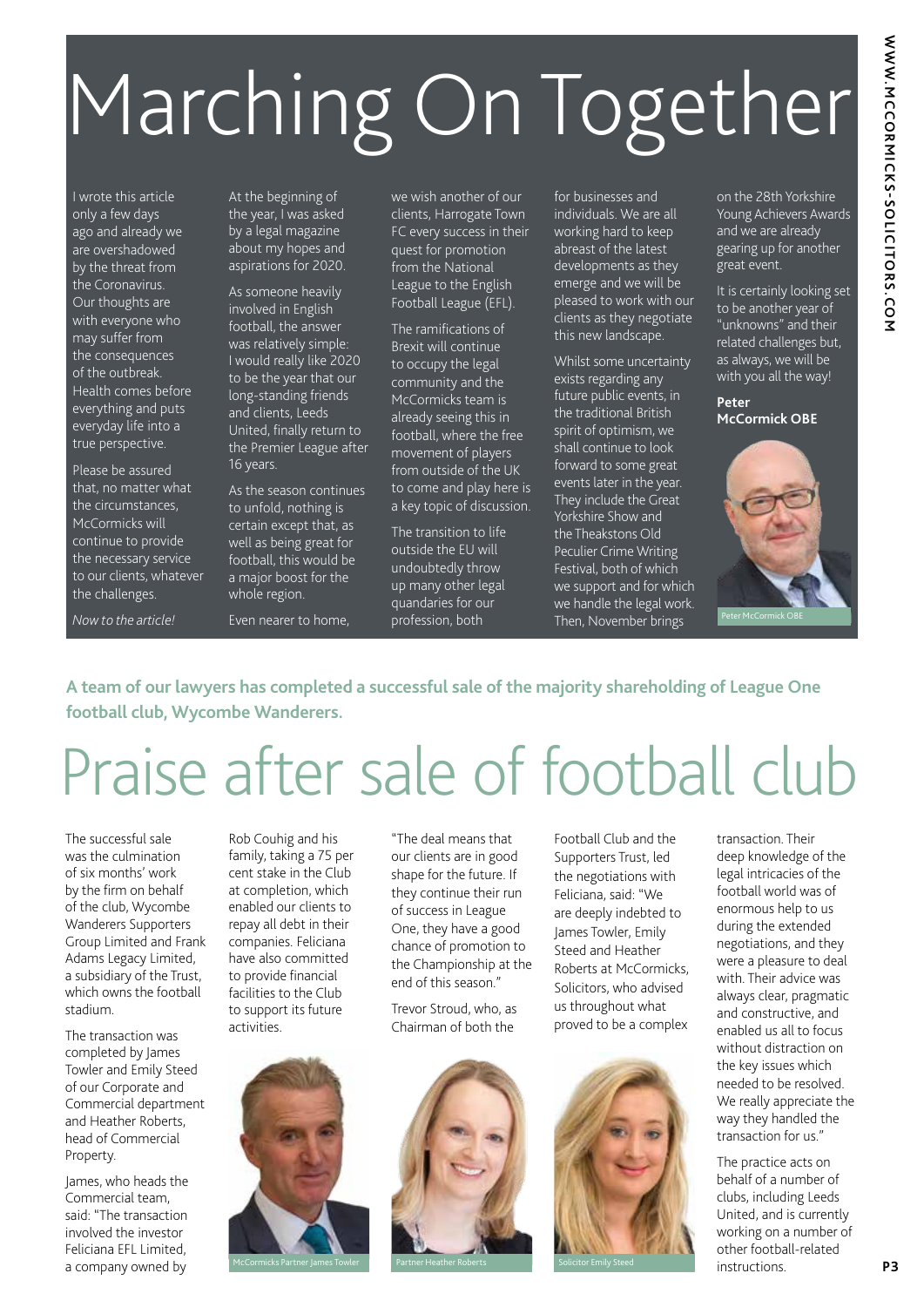### **Are settlement agreements a common sense arrangement when employers and employees need to part company or are they overused? Our Head of Employment, Iain Jenkins, takes a look at the arguments.**

# A clean break?

Where would employment lawyers be without the commonor-garden settlement agreement?

WWW.MCCORMICKS-SOLICITORS.COM

It would be easy to perceive them as an instrument used by employment lawyers to bolster their fee income, with lawyers often being responsible for the drafting on behalf of employers, and independent lawyers being instructed to sign them off on behalf of the departing employee. The contribution to the employee's legal costs is often hard fought-over in any negotiations.

The settlement agreement is one of the few ways an employee can contract out of their rights to bring a claim in the employment tribunal. There are prescriptive drafting requirements, and these are often added to with numerous clauses covering what happens on termination and afterwards. The agreements may be used as part of the



protected conversation route where there might be performance issues at work for example, and to deal with the outcome of without prejudice negotiations in other disputes.

Rather than being a way for lawyers to add to their bills, there are advantages which can make settlement agreements an attractive way to ensure an agreed outcome. They are:

- $\blacktriangleright$  A neat and sensible way of exiting an employee where there are concerns; it can be a win-win for both.
- $\blacktriangleright$  It brings an issue to an end and frees up management time.
- I There is no legal liability going forward.
- $\blacktriangleright$  The financial outcome is certain.
- $\blacktriangleright$  As part of any negotiations, an employer can update restrictive covenants and confidentiality obligations, for example.
- ▶ Employers can get themselves out of a pickle when things have perhaps not been done by the book, though we must, of course, recognise how these agreements might have been abused in the past with sexual misconduct claims.
- There are, perhaps, also

disadvantages, or at least things employers should think about, before going down the settlement agreement route:

- It might become an easy option. Managers get used to having them in the background and become lazy when dealing with workplace issues. Employers may then get a reputation as a settling organisation.
- $\blacktriangleright$  A settlement agreement requires a lawyer or other appropriate representative on the other side, which can lead to long drawn out negotiations.
- A settlement may not be reached if the employer or employee have unrealistic expectations. What do we do then?
- I The process might subsequently be challenged so employers should make sure they get proper advice on the do's and don'ts of without prejudice negotiations/protected conversations.

Reflecting on these pros and cons, settlement agreements are a useful tool for both employer and employee. Indeed, there is no reason why employees cannot suggest them if they are looking for a negotiated outcome. They should not be used by management to abdicate their HR responsibilities. It might be said that they are overused in some obvious redundancy situations, but at the end of the day a settlement agreement draws a line and should mean no future claims.

#### **Iain Jenkins, Head of Employment, advises on all areas of contentious and non-contentious employment matters including:**

- $\blacktriangleright$  Settlement agreements and negotiated exits
- Directors and boardroom disputes
- Claims for unfair/ wrongful dismissal, discrimination and whistleblowing in the Employment Tribunal
- D Drafting and negotiating contracts of employment and
- Advising on grievance and disciplinary matters and the termination of employment

service agreements

- $\blacktriangleright$  TUPE advice and advising on employment aspects of corporate and property transactions
- Advising on the implementation
- and enforcement of restrictive covenants and confidentiality obligations
- Trade union issues, redundancy and restructuring
- **Partnership matters** and disputes

Iain has advised businesses across a range of sectors including technology, manufacturing, financial services, recruitment, transport and logistics

#### and health and social care.

Iain is a CEDR accredited mediator and an accredited workplace mediator. He can also be instructed as an independent investigator in relation to employment issues. He also advises on GDPR and Data Protection matters in employment and commercial work, including compliance and data breaches.

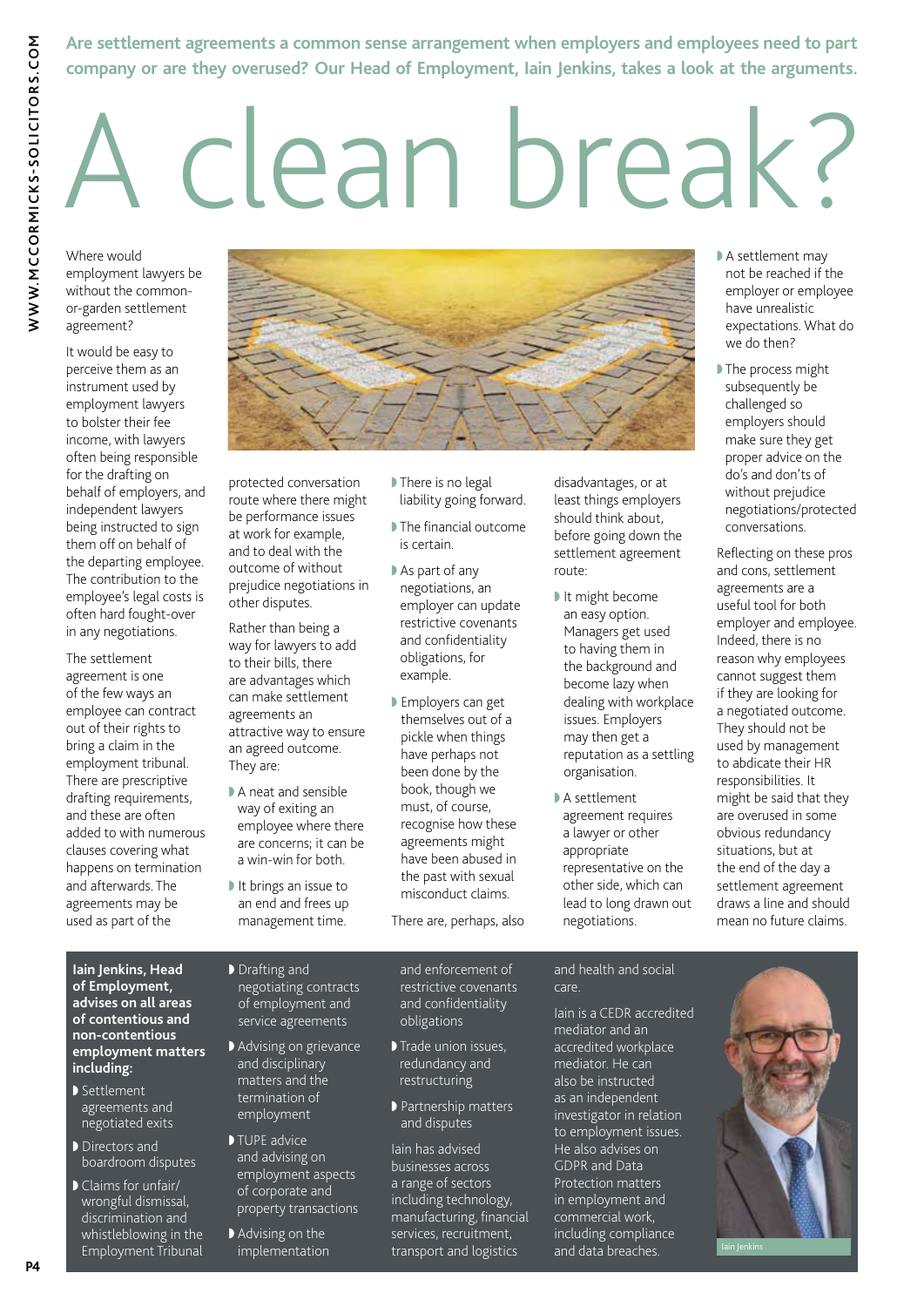WWW.MCCORMICKS-SOLICITORS.COM **WWW.MCCORMICKS-SOLICITORS.COM** 

**Head of Commercial Property Heather Roberts discusses the continued tightening of the energy efficiency regime for residential and commercial properties as part of the fight against climate change and, importantly, the preservation of asset value.**

## Energy efficient? **The Meaning of MEES\***

If you are a landlord of residential property 1 April 2020 is a key deadline for you. If your property does not reach the minimum standard of an E rating under an Energy Performance Certificate (EPC) from that date, then you could be subject to a fine.

April 2020 is the second date in ensuring energy ratings compliance within the residential sector. April 2018 was the previous key date for a minimum of an E rating on new lettings; this 2020 date applies to existing tenancies.

Energy efficiency should affect us all. We have some very poor-quality housing and mixed commercial stock in this country generally and certainly from an energy perspective. Poor insulation means burning more fossil fuels to keep warm, fuelling (pardon the pun) pollution and global warming. Moreover, it is just plain wasteful, and we cannot continue to squander resources any more, hence the regime.

re-evaluated to rating E as a minimum. Then speak nicely to your tenants about going in to make improvements. They should thank you in the end if such works make their energy bills lower. Make sure you comply to the letter, however, with the landlord's covenants in the tenancies you have granted.

If you are landlord of commercial property then, similar to residential, new lettings and renewals of commercial properties have not been permitted with less than an E rating since April 2018.

However, April 2023 is the second date whereby all commercial properties must meet the minimum E rating. Basically, landlords cannot continue to let sub-standard property without a legitimate reason as permitted by the MEES Regulations. All works have to be done by the landlords themselves. Today the following percentages of commercial properties

have these ratings:

Grade  $E = 17\%$ 

Grade  $F = 9\%$ 

Grade  $G = 10%$ 

so you can see there is room for improvement.

**What should you do?**  Do an EPC portfolio audit now and consider what works need to be done. Consider the issues as for residential above but also what an impact poor energy performance could have on rent reviews, ability to let going forward and secure finance against properties. Also bear in mind that legislation will continue to press for higher efficiency standards so consider how far you can upgrade. Key property investors like Legal & General are pushing for C ratings across their portfolio and incentivising their managers to achieve this. Ultimately peer pressure in the market will create competition. Better landlords will do better.

\*(Minimum Energy Efficiency Standards)

**Our congratulations to Harrogate Borough Council's Chief Executive, Wallace Sampson, on being awarded an OBE in the New Year Honours.**

## Well done **Vallace**

Yorkshire.

He joined Harrogate Borough Council in 2008 and

Children's Partnership the Leeds City Region and Humber for energy



**Head of Employment Iain Jenkins has introduced a new software package designed to make HR record-keeping simpler.**

### Making HR simple

He said: "We all know that HR involves lots of important record keeping which might be done on an ad hoc basis with a mix of paper, Excel spreadsheets and so on. It can cause problems if key dates are missed, holidays not properly recorded etc.

"We can now offer a new HR software package to solve these problems and dramatically reduce the time spent on admin.

"Holiday, working time, expenses, appraisals, policy documents and much more are all part of our system and like all good software packages, you can use it from your mobile. It is safe and secure and properly supported with employee access to certain areas."

**To find out more, contact Iain on 01423 530630 or at i.jenkins@mccormicks-solicitors.com**

**What should you** 

**do?** If you have a low rating of F or below then check your EPC's recommendation report or speak to your energy assessor about what upgrades are required to enable the property to be



**Heather Roberts is Head of Commercial Property and is a specialist with wide experience of acting for investors, developers, landlords, tenants and banks.**

She has specific experience of investment, development and asset management work and works closely, in respect of the latter, with the Property Litigation team. Development work has more recently comprised significant local residential schemes.

She regularly advises investor and SME clients on their portfolio purchases and management. Clients range from private investors and funds through to landed estates and charities. She also advises occupational tenants, with a particular specialism in retail, having previously acted for a major shopping centre client and numerous high street retailers.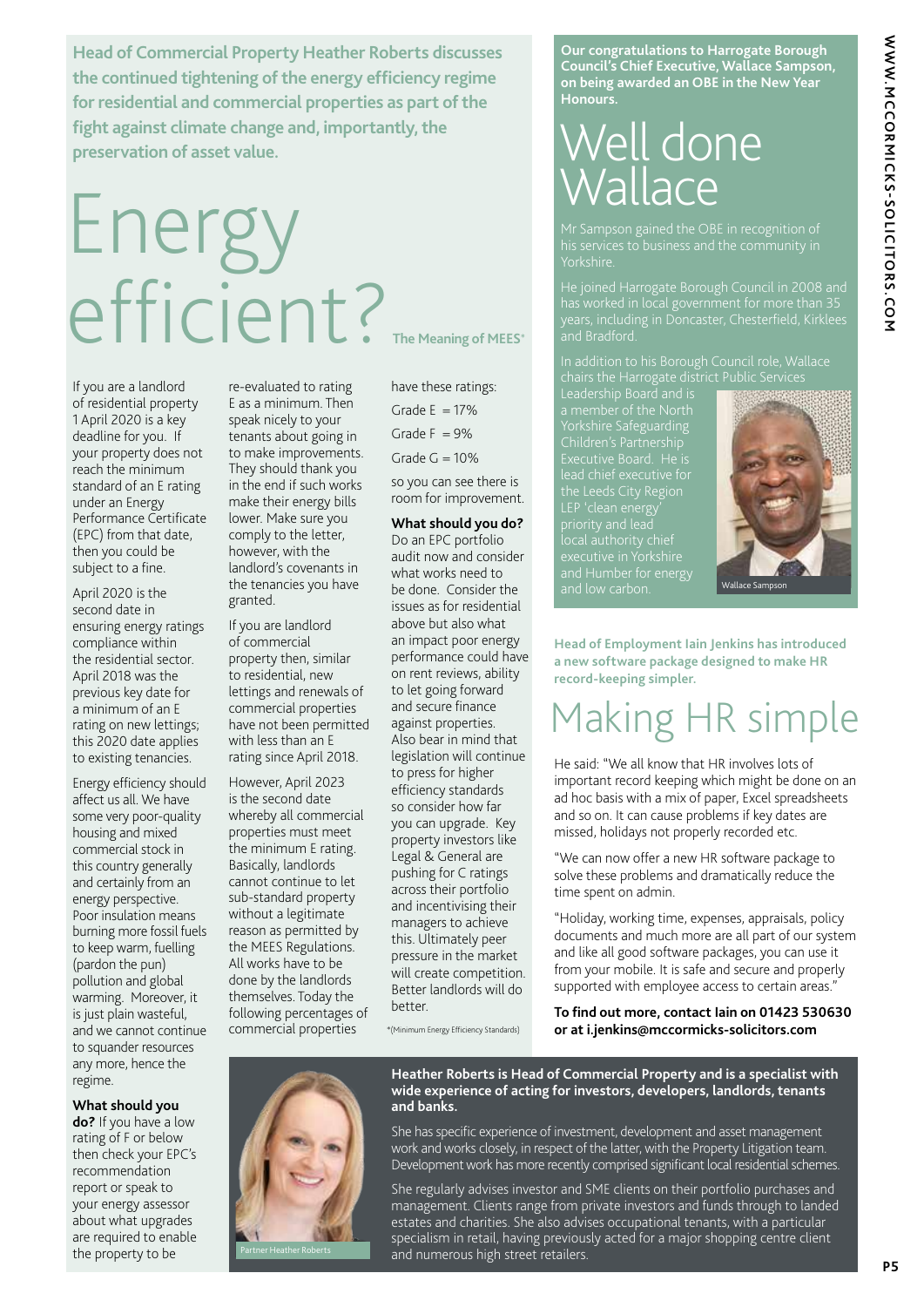**April is often the time for new employment legislation to come into effect, and this year is no different with some significant changes taking place on 6 April 2020. Here are some key areas** 

### **to consider:**

**Contracts of Employment** For a number of

decades, employers have been required to provide basic terms of employment (written particulars) as set out in section 1 of the Employment Rights Act 1996. This is often done as part of the contract of employment. Until now employers have had time to provide the particulars following start of employment and where the employment is due to last for more than one month. In addition, the particulars were only required to be given to employees and not all workers.

#### **The changes are as follows:**

- $\blacktriangleright$  The particulars should now be given on or before the first day of work and should be provided to all workers not just employees, who start work on or after 6 April 2020. Thankfully, there is no requirement to re-issue contracts to existing staff. An interesting development is that particulars should now also be given to short-term employees or workers.
- Additional information will be required, and it will be important to amend existing templates to include the days of the week a worker is required to work and any variations in hours and days; entitlement to other paid leave (not just holiday pay) which might include maternity and adoption leave; other benefits provided in addition to remuneration; details of any probationary period; and details of any training provided by the employer.

 $\blacktriangleright$  Certain information can be given within two months of commencement and in a separate document including in relation to pensions, collective agreements, training entitlement (although details of compulsory training and any training the worker has to pay for must be included in the initial statement) and disciplinary and grievance procedures.

- I The worker can also be referred to another source, for example a company handbook, for certain information, including in relation to incapacity and sick pay, entitlement to other paid leave (other than holiday pay), pensions and pension schemes and training entitlement.
- $\blacksquare$  It is important to issue the statutory information when your worker/employee starts with you. Your HR systems should generate a reminder to do so. It is generally preferable to issue contracts of employment in any event before the commencement of employment and as part of the offer. Failure to do so might mean that any restrictive covenants subsequently introduced are unenforceable and with the new legislation it will now also be a breach of the statutory requirements.
- You should be clear about the definition of an employee and worker, and if you use agency staff, the agency should ensure that statements are provided.

## Spring into action



### **Changes to IR35**

Currently under IR35, where an individual performs services for a client through a personal service company (intermediary) it is the intermediary's responsibility to determine whether IR35 applies.

From 6 April 2020, changes to IR35 rules will be implemented in the private sector and will largely mirror changes which took effect in the public sector in 2017. The onus will shift from the personal service company to the end user to make a determination about the nature of the relationship, and whether or not the individual providing the service should in fact be considered an employee with the implications which follow for PAYE and National Insurance.

### **Holiday Pay Reference Period**

Holiday pay can be complicated, particularly where workers have variable hours and variable rates of pay. Currently the reference period for calculating

holiday pay is 12 weeks.

With the increase in casual workers and variable working patterns, it was felt that it would be more appropriate and give a fairer picture for the holiday pay reference period to be increased from 12 weeks to 52. From 6 April 2020, employers will be required to consider the previous 52 weeks where a worker has worked and received pay, discounting any weeks not worked or where no pay was received, when calculating the average weekly pay for the purposes of holiday pay.

### **Parental Bereavement Leave**

We have published an article on this topic and the introduction of the regulations for bereavement leave and bereavement pay. The entitlement to the leave is reasonably straightforward but the notice requirements are possibly unnecessarily complex.

You can see this at www.mccormickssolicitors.com.

### **Agency Workers**

Under the Agency Workers Regulations 2010, agency workers should receive the same pay and basic working conditions as direct recruits once 12 weeks of continuous service have been completed. There was an exemption where agency workers are employed under a contract of employment with a temporary worker agency and are paid by the agency for periods between assignments.

The rules are now changing and once an agency worker has satisfied the 12-week qualifying period they will be entitled to equal pay to workers you engage directly.

In addition, from 6 April 2020 all agency workseekers must be provided with a statement setting out the terms under which they will undertake new work.

**If you have any questions about the above then please contact Head of Employment Iain Jenkins on 01423 530630 or at i.jenkins@mccormicks-solicitors.com**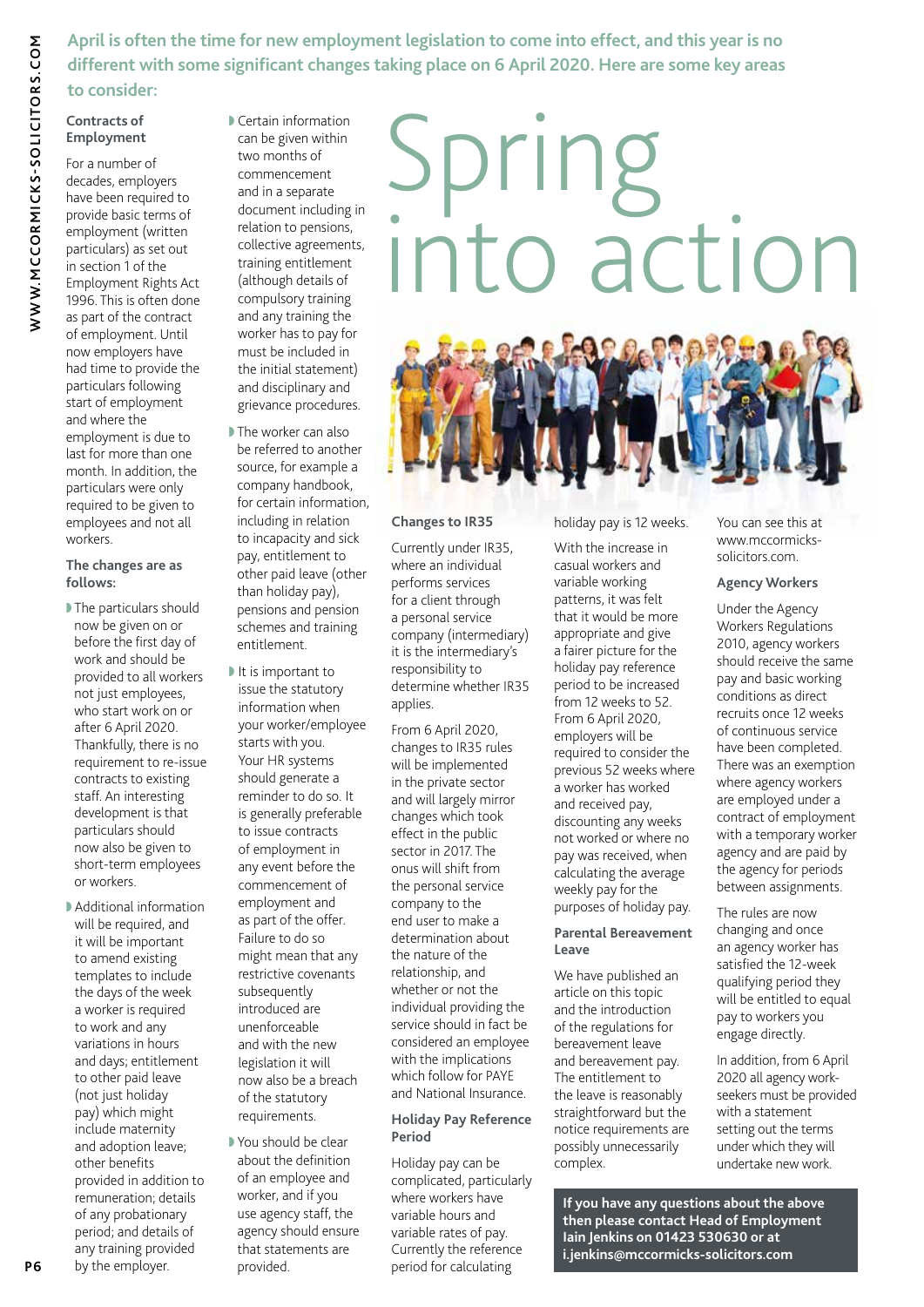**The firm is delighted to have won two more accolades since our last issue of the Briefing.**

### Additional awards

accolades since our last issue of the Briefing.

leading practitioners in Sports and Entertainment law for 2019 by Who's Who Legal.

In addition, the practice has been named as Best the SME News 2020 Legal Awards.

**Thirty students at Henshaws Specialist College in Harrogate are to receive new iPads, thanks to a grant from the Yorkshire Young Achievers Foundation.**

### Foundation helps students access technology

Students at the college, all of whom have special educational needs and disabilities, use the devices for everything from learning to being able to communicate with others but Henshaws needed more to help additional students with learning and development.

Henshaws College Principal Adrian Sugden said: "As smart technology becomes more mainstream, affordable and user friendly, it creates an exciting opportunity to support people with disabilities to develop real, practical and transferable skills. We constantly seek new ways to enable our students to become more independent and this grant means we will have 13 new iPads that 30 students can use for both learning and pleasure."

Foundation Trustee Martin Gerrard said: "As a long-term supporter of both the Yorkshire Young Achievers Foundation and Henshaws, I have seen the amazing work both charities do so I was delighted to be able to present this grant."



Technology Assistant at Henshaws Amanda Martin, Henshaws Specialist College Principal Adrian Sugden, Yorkshire Young Achievers Foundation

**Huge congratulations are due to three of our previous winners of the Yorkshire Young Achievers Awards who have made their mark yet again.**

# Winners all the way

First to score was our long-standing friend and winner of both the Achievement in the Arts Award in 2001 and the Special Award, to mark his unstinting support, in 2014. Kelvin was crowned the winner of the BBC's popular Strictly Come Dancing in December after stepping in when another contestant, Jamie Laing, was injured early in the competition. Partnered with Oti Mabuse, the dancers dropped just two points on the leaderboard in the final after performing three dances.

Two other winners had their achievements recognised in the New Year's Honour. Soprano Lizzie Jones, who won Personality of the Year in 2017, was awarded an MBE while 2007 Youngster of the Year and 2014 Personality of the Year Jack Marshall was awarded a BEM.

Lizzie was recognised for her work in founding the Danny Jones Defibrillator Fund after her husband died during a Rugby League match and was found to have had an undiagnosed heart condition.



Jack, who is now 21 and has Moebius syndrome, was also recognised for his fundraising efforts, which have included challenges such as walking over the Humber bridge, sponsored runs and scaling Ben Nevis which took more than 19 hours to complete. He has also campaigned for the rights of disabled children and has spoken in the House of Lords and House of Commons.







### **BOOK EARLY!**

It is never too early to book your table for the Yorkshire Young Achievers Awards. Tables for the 28th Yorkshire Young Achievers Awards on Thursday 19 November are on sale so please book now to ensure you can join us to celebrate the successes of some fantastic young people.

Simply visit the website at **www.yorkshireyoungachievers.co.uk** for all the details or call Sonia Jones on **01423 530630**.

If you would like to receive information about advertising in the programme, please email **info@yorkshireyoungachievers.co.uk**.